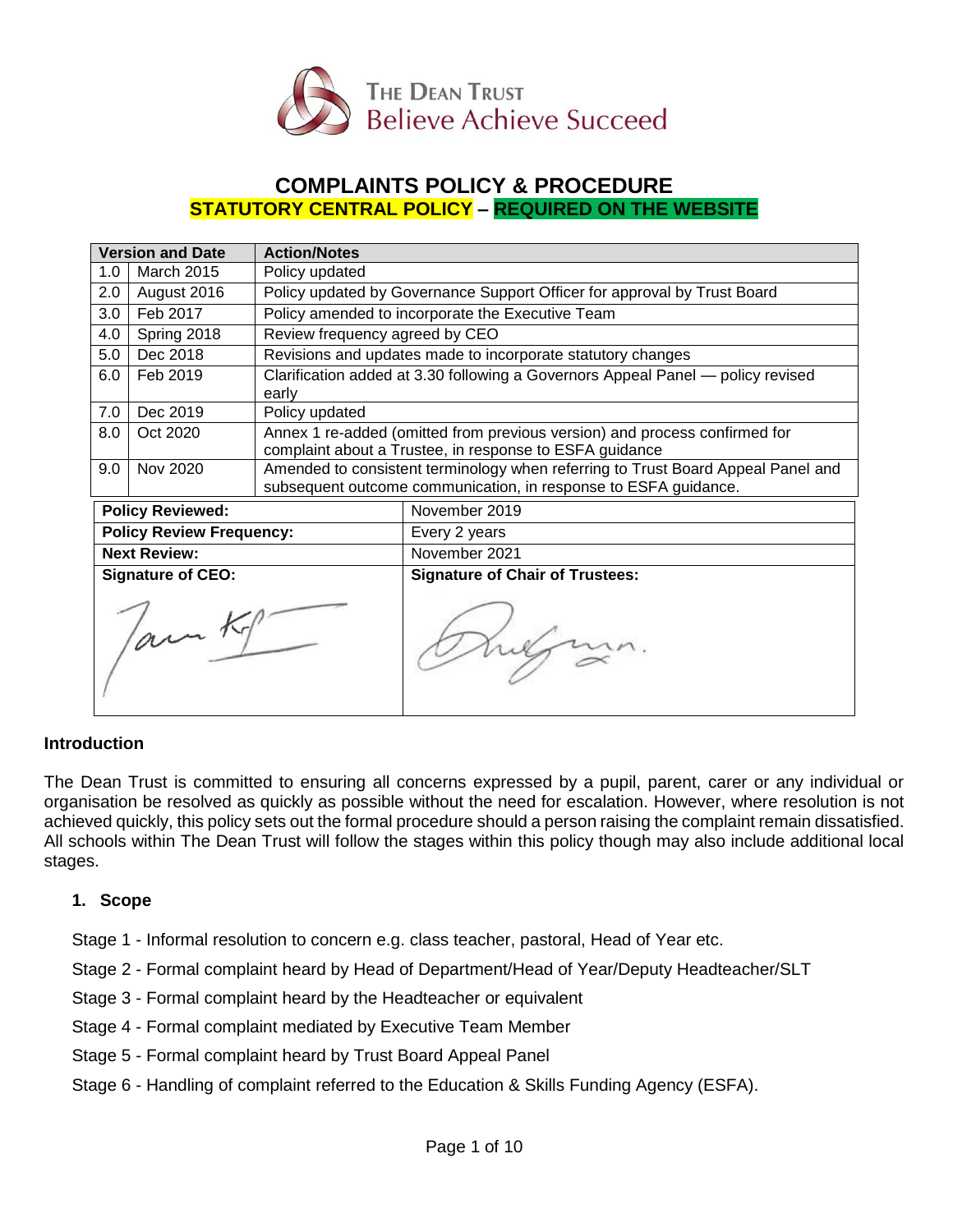

- 1.1 Complaints brought by staff should be investigated using the Grievance procedure and not this Complaints Policy.
- 1.2 This complaints policy is compliant with 'The Education (Independent Schools Standards) Regulations 2014, Part 7 — Manner in which complaints are handled'

### **2. Policy**

- 2.1 We will listen to all concerns, complaints, suggestions and compliments of all our customers and see them as opportunities to improve the quality of the service we provide.
- 2.2 Line Managers or other delegated managers will investigate a complaint about a member of staff. Anonymous complaints will not be considered.
- 2.3 The School will retain a written record of all complaints, the actions taken and at what stage they were resolved.
- 2.4 All written records, statements and correspondence relating to an individual complaint will be treated with complete confidentiality. However, the School is required to make these records available to the Secretary of State or a body conducting an inspection under section 109 of the 2008 Education Act, if they request access to them.
- 2.5 Written information sent out to a complainant may be in either electronic format or in 'hard copy' as the School sees fit.
- 2.6 The School has five stages to its complaints procedure:
	- i. Informal procedure (eg Class teacher, Pastoral Manager, Head of Year or most appropriate person)
	- ii. Formal procedure (eg Staff member Head of Department, Head of Year, Deputy Headteacher or SLT member)
	- iii. Formal procedure Headteacher or equivalent
	- iv. Formal procedure mediated by Executive Team Member
	- v. Formal Procedure Trust Board Appeal Panel
- 2.7 The principles applied by all staff and Governors in applying the complaints procedure are that implementation of the procedure will be:
	- Impartial
	- Non-adversarial
	- Timely
	- Objective
	- Evidence based
	- Respects confidentiality
	- Fair
	- Addresses all of the points at issue
	- Provides an effective response
	- Provides appropriate redress where necessary
	- Is reported to the senior leadership team so that services can be improved where necessary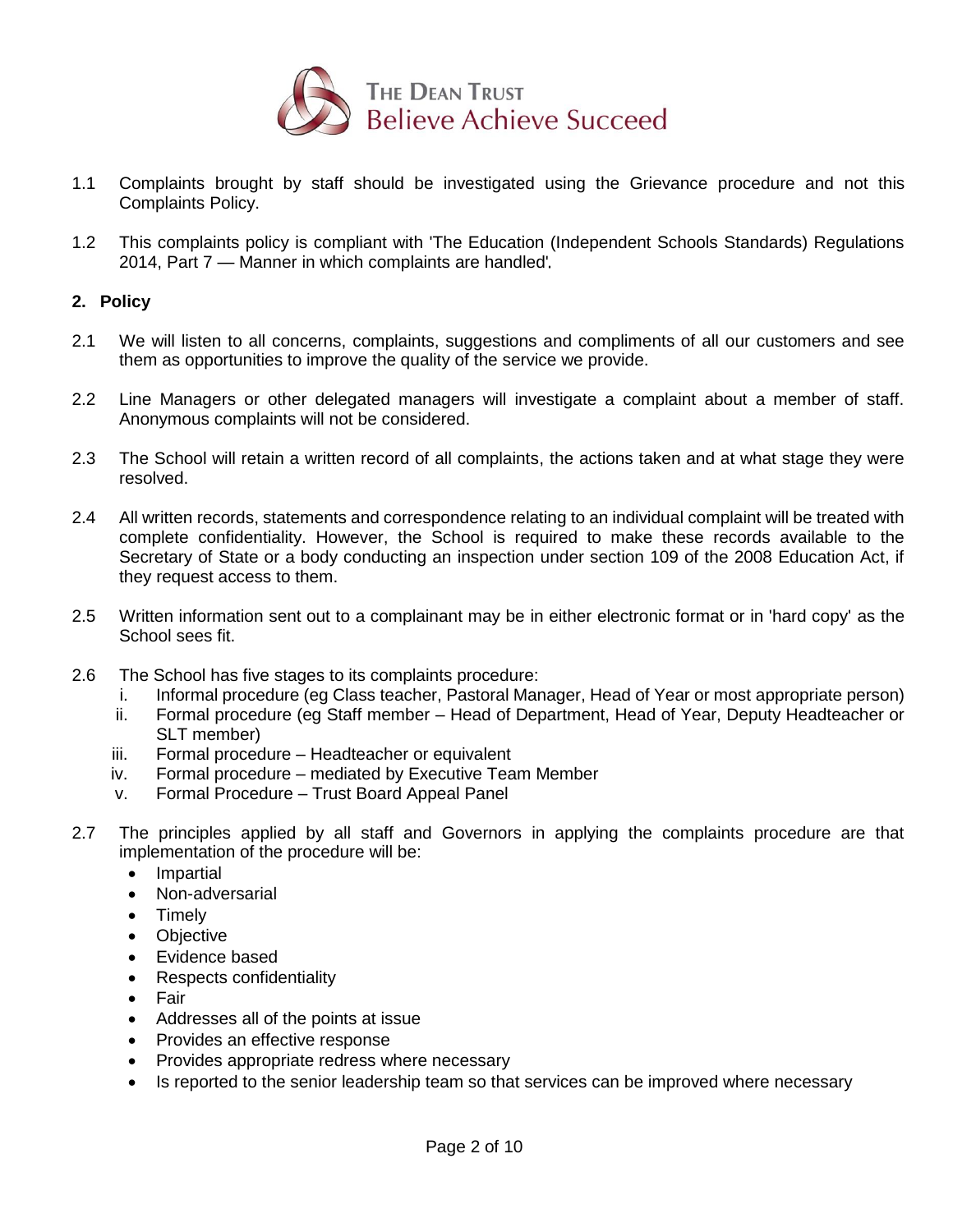

- 2.8 It is in everyone's interest that complaints are resolved at the earliest possible stage. The experience of the first contact between the complainant and the School can be crucial in determining whether the complaint will escalate. To that end, staff will be periodically made aware of the procedures so that they know what to do when they receive a concern or a complaint.
- 2.9 At each stage of the complaints procedure an indication of what resolution the complainant is seeking should be given. In considering how a complaint may be resolved the member of staff will give due regard to the seriousness of the complaint. It may be appropriate in order to bring the complaint to a resolution for the member of staff to offer either:
	- An explanation
	- An apology
	- Reassurance of steps that have been taken to prevent a recurrence of the relevant events
	- Reassurance that the School will undertake a review of its policies in light of the complaint
- 2.10 The purpose of this procedure is to identify all of the facts that are pertinent to the complaint so that it can be resolved to the satisfaction of the complainant. However, there may be occasions when, despite all stages of the procedure being followed, the complainant remains dissatisfied. If the complainant then tries to reopen the same issue, the Chief Executive Officer or Chair of the Governing Body is able to inform them in writing that the procedure has been exhausted and that the matter is now closed.
- 2.11 The complaints procedure sets out the time limits for each stage of the complaints processes. However, where a complaint is of a particularly complex nature, or further investigations are required to ascertain facts, new time limits can be set. The complainant will be sent the details of any changes to the deadlines with an explanation for the delay.
- 2.12 The Trust reserves the right to request that at any time the complaint be put in writing to avoid potential ambiguity.
- 2.13 The complaints policy & procedure will be published on the School's website.

### **3. Procedure**

### **The Five Stages of the Complaints Procedure**

- 3.1 The complaints procedure has five clear levels. The policy is to try to deal with the complaint, to the satisfaction of the complainant, at the earliest possible level.
- 3.2 Only if the complaint cannot be resolved at the informal level would it be escalated to the formal level. Only if the complaint cannot be subsequently resolved at the formal level, should it be escalated to a Trust Board Appeal Panel.

### **Principles of Investigating a Complaint**

- 3.3 The principles that will be the basis for all investigations of complaints will be that the investigation:
	- Clarifies the nature of the complaint and what remains unresolved
	- Establish **what** has happened so far, and **who** has been involved
	- Clarifies what the complainant feels would put things right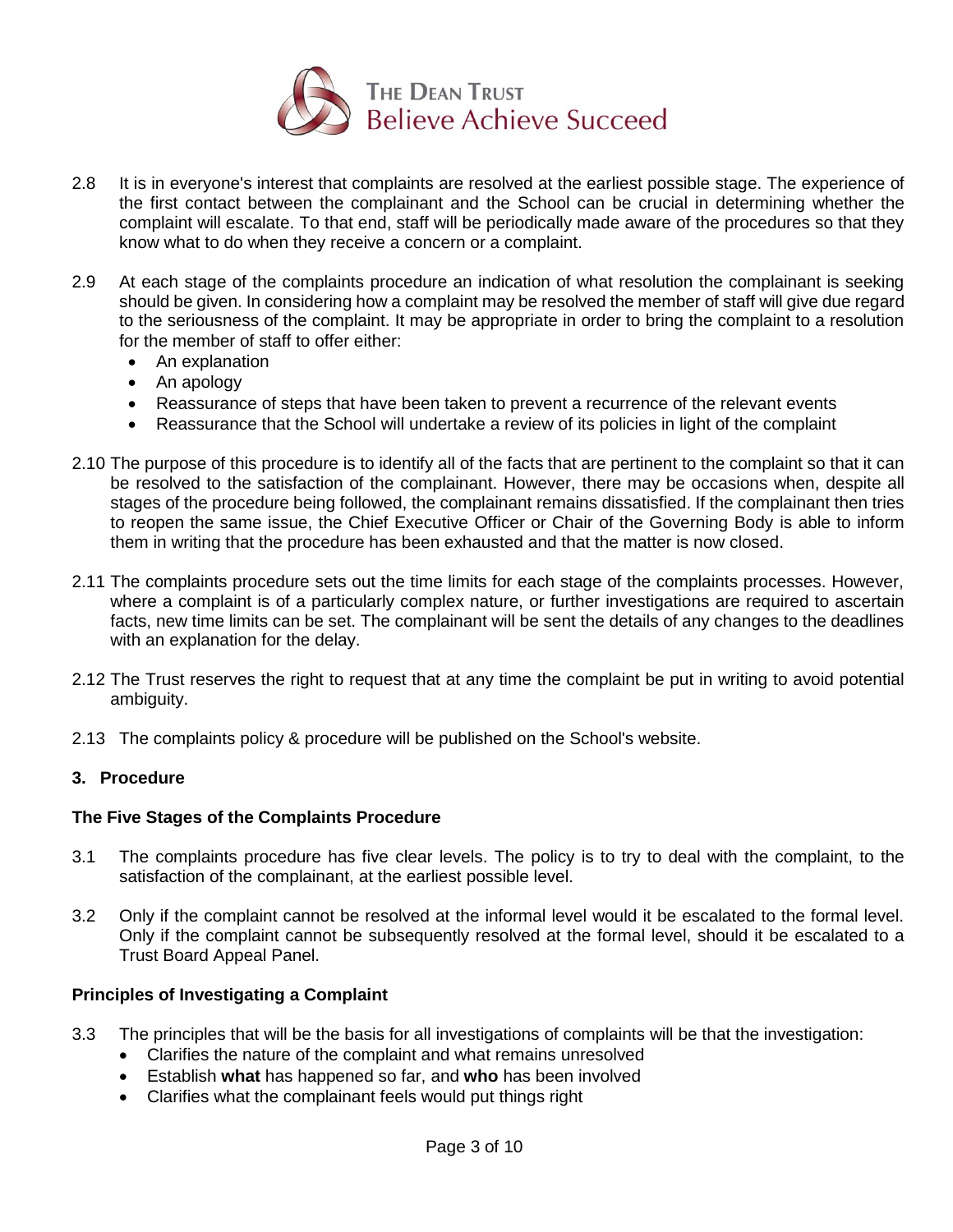

- Interviews those involved in the matter and/or those complained of, allowing them to be accompanied if they wish
- Conducts the interview with an open mind
- Keeps a written record of the interview

## **Stage 1 - Informal Procedure Heard by a Class Teacher, Pastoral or Head of Year**

- 3.4 All staff can deal with concerns or complaints without the need to resort to a formal procedure. Most concerns and complaints can be satisfactorily resolved at this stage and the School values informal meetings and discussions to facilitate an early resolution. The School will maintain a record of any issues for future reference.
- 3.5 There is no suggested time-scale for resolution at this stage given the importance of dialogue through informal discussion although it would be expected that most issues would be resolved within 10 school days. Should this informal stage require more time then the School will inform the complainant of this in writing as soon as this is known.
- 3.6 If the complaint is about the Headteacher or equivalent, or a Governor then the Chief Executive Officer will consider the complaint at the informal level. If the complaint is about the Chief Executive Officer or any member of the Executive Team then the Chair of the Trust Board will consider the complaint at the Informal level.
- 3.7 Should the initial discussions appear unlikely to resolve matters, either party may initiate a move to the next stage (Stage 2) of the procedure. A copy of the School's complaints policy will be forwarded to the complainant at this stage.
- 3.8 The complainant will be asked to complete the formal complaints form.

### **Stage 2 — Formal Complaint Heard by Head of Department, Head of Year, Deputy Headteacher or SLT**

- 3.9 The Headteacher or equivalent will identify the appropriate member of staff to handle the formal complaint at Stage 2. If the complaint is about a member of staff then it will normally be a more senior manager that investigates the complaint. If the complaint is very serious then the line manager, at their discretion, may escalate the procedure directly to Stage 3.
- 3.10 The School will try to accommodate the views of a complainant who indicates that he/she would have difficulty discussing a complaint with a particular member of staff. In these cases, the matter will be referred to a Deputy Head (or equivalent) or to the Headteacher who may, if they feel it appropriate, refer the complainant to another staff member.
- 3.11 Similarly, if the member of staff directly involved feels compromised to deal with a complaint, the Deputy Head (or equivalent) or Headteacher may consider referring the complainant to another staff member. The member of staff may be more senior but does not have to be. The ability to consider the complaint objectively and impartially is crucial.
- 3.12 Where the complaint concerns the Headteacher or equivalent, or a Governor, the complainant will be referred to the Chief Executive Officer. The Chief Executive Officer will consider the complaint as a Stage 3 formal complaint. Where the complaint concerns the Chief Executive Officer, or any member of the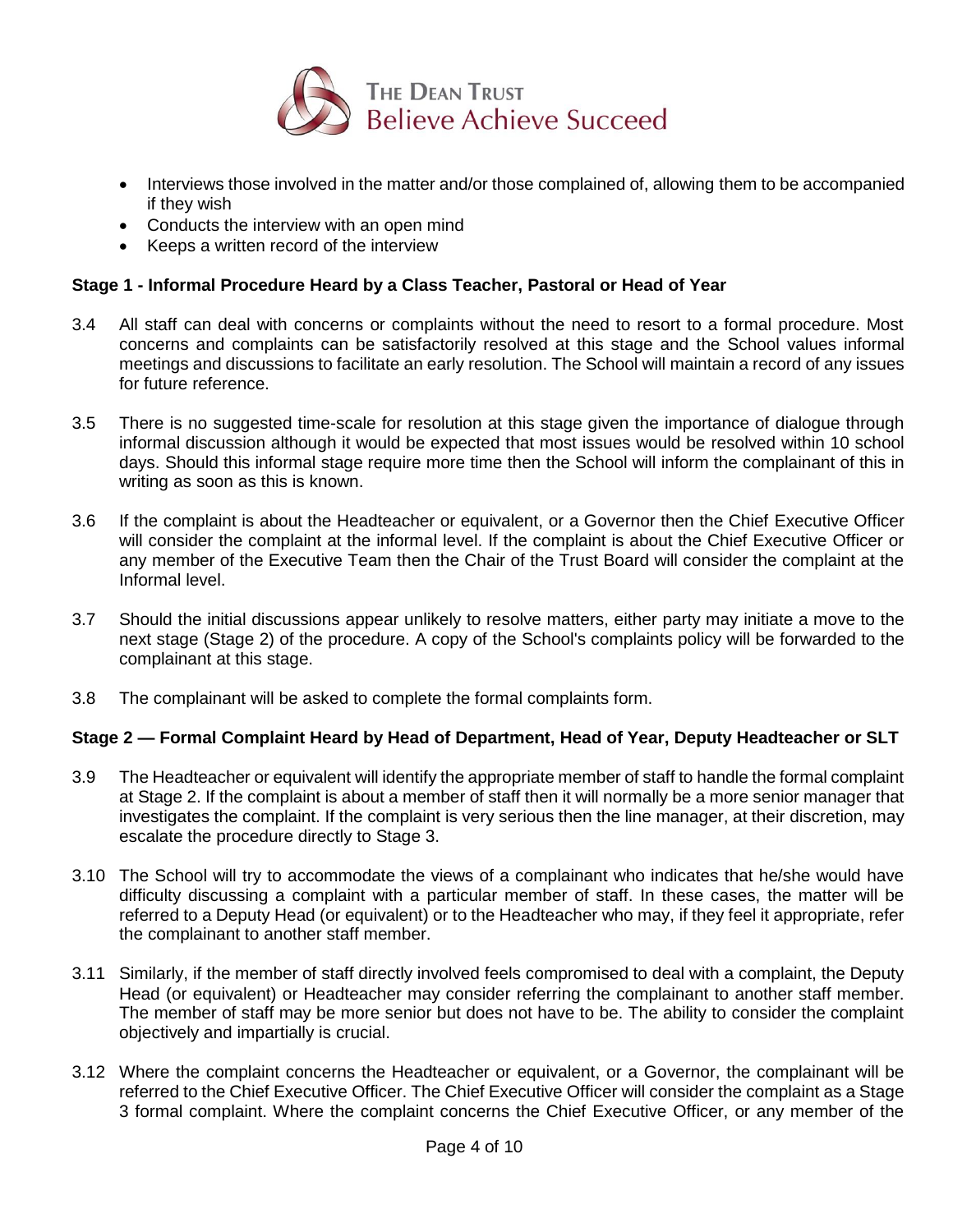

Executive Team, the Chair of the Trust Board will consider the complaint as a Stage 3 formal complaint. In the event that the complaint cannot be resolved at stage three then the complaint would be escalated to Stage 5.

- 3.13 Where the first approach is made to a Governor, the next step would be to refer the complainant to the Headteacher or Chief Executive Officer. Governors should not act unilaterally on an individual complaint outside the formal procedure or be involved at the early stages in case they are needed to sit on a panel at a later stage of the procedure.
- 3.14 The member of staff considering the complaint will ensure that a written acknowledgement is provided to the complainant within 5 school days of receiving a complaint. The acknowledgement will explain the School's complaints procedure and will give a target date for providing a response to the complaint, which should normally be within 10 school days. If the target date cannot be met, a letter should be written within 10 school days explaining the reason for the delay and providing a revised target date.
- 3.15 The member of staff considering the complaint will seek to communicate with all of the appropriate people in order to establish the facts relating to the complaint, if the information given on the complaints form necessitates this. This may include the complainant, staff and any other person.
- 3.16 Once all of the facts have been established the member of staff considering the complaint will then produce a written response to the complainant, or may wish to meet the complainant to discuss/resolve the matter directly.
- 3.17 A written response should contain an outline of the complaint and a summary of the response to the complaint including the decision reached and the reasons for it. Where appropriate this should also include what response the School will take to resolve the complaint. This may be by way of a general description e.g. 'Action taken within the Disciplinary Procedure'.
- 3.18 When the investigation has been concluded the complainant will be informed in writing of the outcome. This communication will also inform the complainant that should he/she wish the complaint to progress to the third stage of this procedure then he/she should send a written request stating this to the Headteacher within 10 school days of receiving the response.
- 3.19 If no further communication is received from the complainant within 10 working days it is deemed that the complaint has been resolved and is closed.

### **Stage 3 — Formal Complaint Heard by the Headteacher or Equivalent**

- 3.20 If the complainant is dissatisfied with the way the complaint was handled at Stage 2, they may proceed to Stage 3. The Headteacher may delegate the task of collating the information to another staff member but not the decision on the action to be taken.
- 3.21 The same timings will apply as in Stage 2. A written acknowledgement will be provided to the complainant **within 5 school days** of receiving the request for the Headteacher to hear the complaint. The acknowledgement will give a target date for providing a response to the complaint, which should normally be **within 10 school days**. If the target cannot be met, a letter should be written **within 10 school days** explaining the reason for the delay and providing a revised target date.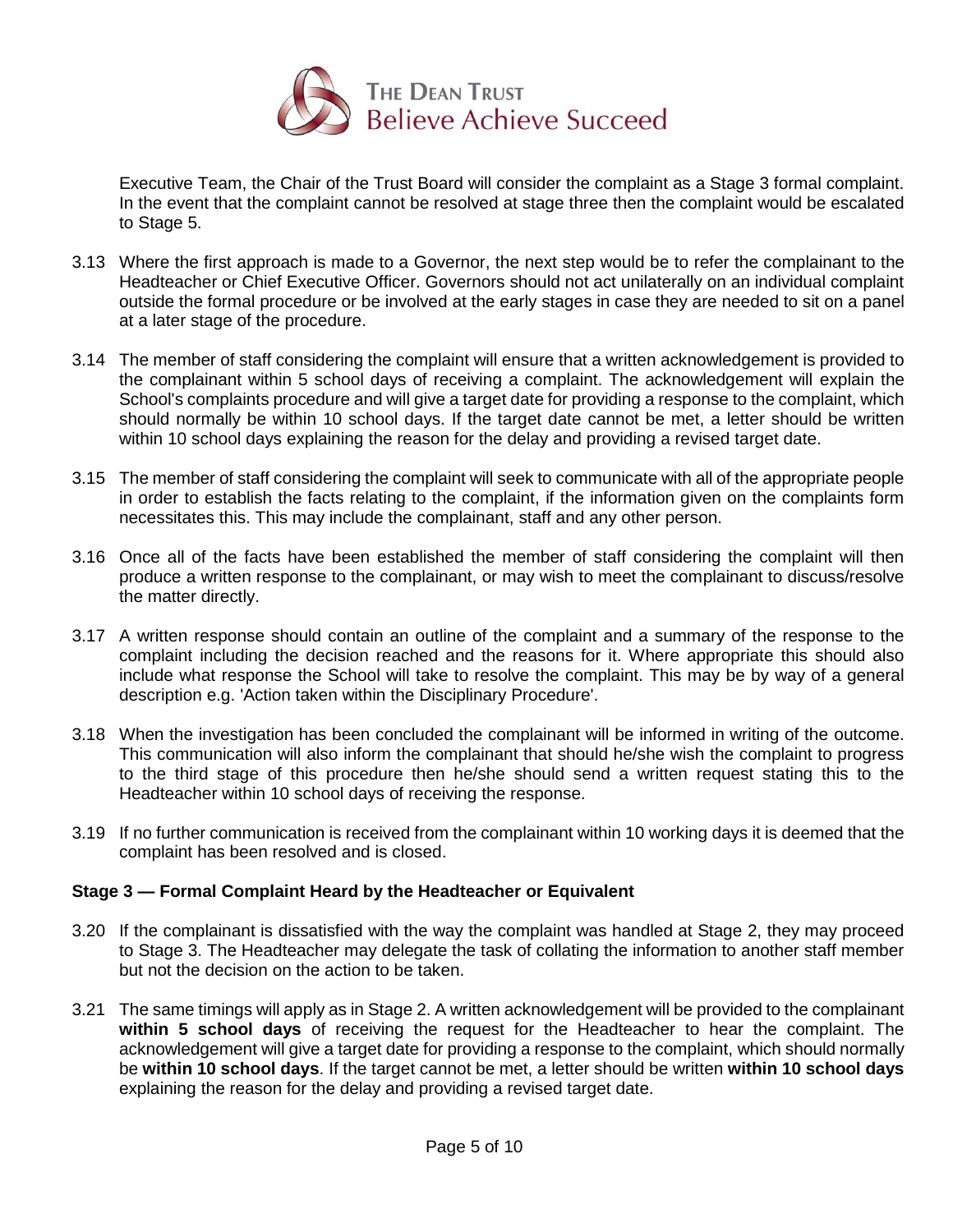

3.22 The Headteacher will advise the complainant that should they not accept the findings, they can appeal by escalating the complaint to Stage 4 to be heard by an Executive Team Member of The Dean Trust.

#### **Stage 4 — Complaint Mediated by Executive Team Member**

- 3.23 The complainant should write to the Clerk of the Trust Board, giving details of the complaint.
- 3.24 A letter acknowledging receipt of the complaint must be sent **within 5 school days**, **with a full written response within 15 school days** of receiving it.
- 3.25 The Executive Team Member will advise the complainant that should they not accept the findings, they can appeal by escalating the complaint to Stage 5.

#### **Stage 5 — Complaint Heard by the Trust Board Appeal Panel**

- 3.26 The Trust Board Appeal Panel will be made up of between 3 to 5 members, one of which must be independent of the management and running of the School. No person involved should have previous involvement in the complaint.
- 3.27 If the complaint is about the Chief Executive Officer, any member of the Executive Team or a Trustee, then the Chair of Trust Board will hear the complaint at Stage 3. If the complainant is dissatisfied with the outcome at Stage 3 then a Trust Board Appeal Panel, made up of 3 to 5 members that have had no previous involvement with the complaint, will hear it. If the complaint is about the Chair, then the Vice Chair will hear it as a Stage 3 complaint. If the complainant is dissatisfied with the outcome at Stage 3 then a Trust Board Appeal Panel, made up of 3 to 5 members that have had no previous involvement with the complaint, will hear it.
- 3.28 Any party is entitled to call any person(s) directly involved in the complaint to act as witness, or support, at the Appeal Panel, subject to prior approval from the Chair. For clarity, a witness will be invited into the meeting to speak at the appropriate time and may not be required to remain for the entire proceedings. Those acting in support will be invited in for the duration of the proceedings and may only speak when invited to by the Chair/Panel.
- 3.29 The findings of the Trust Board Appeal Panel are final.
- 3.30 Intervention of parallel investigations relevant to the complaint by the Police or social services may cause variation to these time scales. Any such variation will be notified to the complainant.
- 3.31 The Clerk to the Trust Board will send a formal written response to the complainant, and where relevant the person complained about, within 10 working days.
- 3.32 The Clerk will ensure that the findings and recommendations of the panel will be available for inspection on the School premises by the proprietor and the head teacher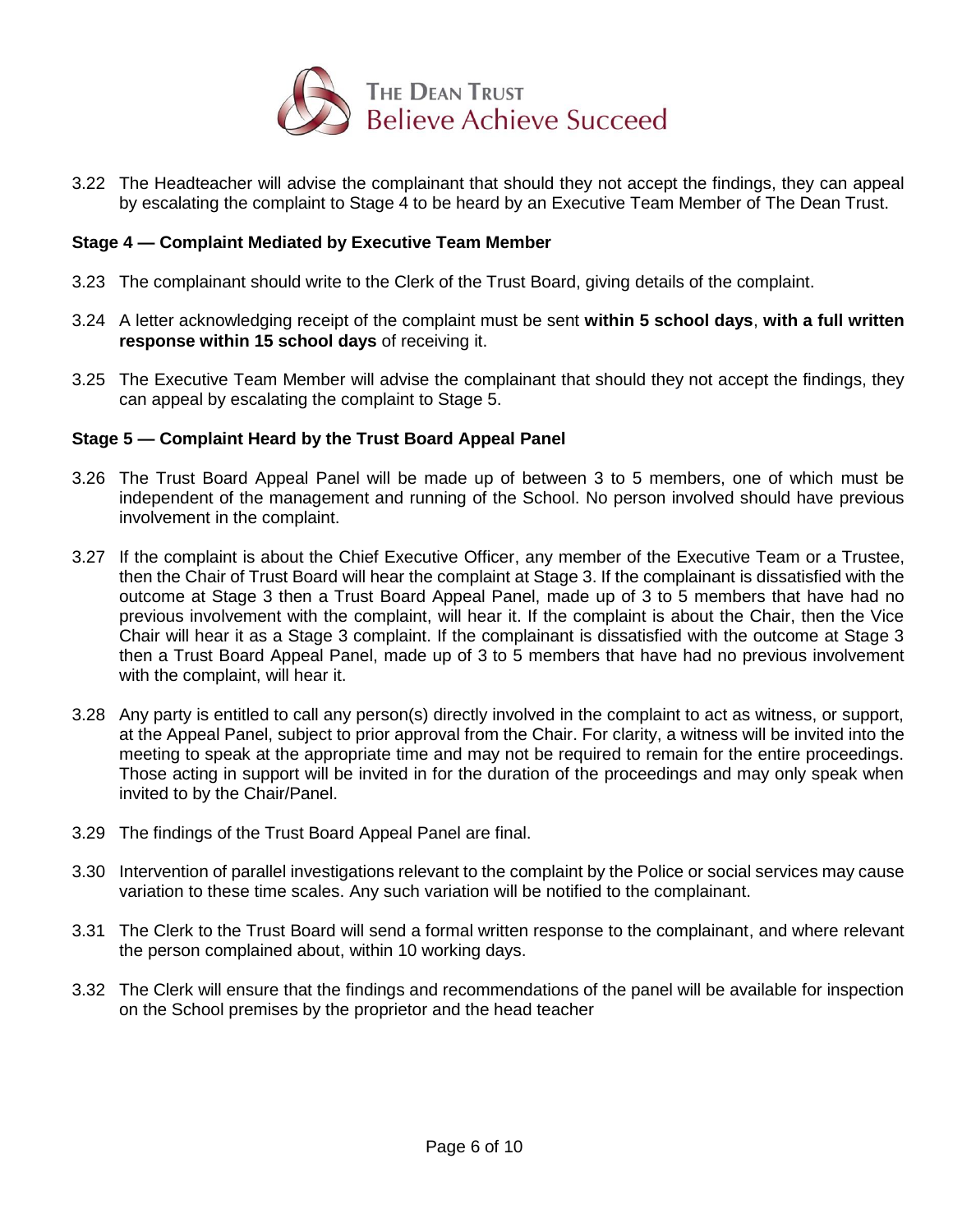

# **Complaint Procedure Referred to Education Funding agency**

- 3.33 If a complaint has been through all the stages of the Trust's complaints procedure but the complainant remains dissatisfied, they can ask the Education & Skills Funding Agency (ESFA) to review the handling of the complaint.
- 3.34 Further information about referring the handling of a complaint to the ESFA can be found online at <https://www.gov.uk/government/publications/complain-about-an-academy/complain-about-an-academy>

Complaints can be sent in writing to: ESFA – Academies Complaint and Customer Insight Unit, Cheylesmore House, Quinton Road, Coventry, CV1 2WT

The Department for Education can be contacted by telephone on 0370 000 2288.

### **Annex 1 – Conduct of Trust Board Appeal Panel**

- 1. The Clerk to the Trust Board will write and inform the complainant, any witnesses and the panel of the date and location of the meeting at least **5 school days** in advance. The notification to the complainant should also inform him/her of the right to be accompanied to the meeting by a friend/ interpreter. The letter will explain how the meeting will be conducted and the complainant's right to submit further written evidence to the panel.
- 2. The panel can:
	- Dismiss the complaint in whole or in part:
	- Uphold the complaint in whole or in part;
	- Decide on the appropriate action to be taken to resolve the complaint:
	- Recommend changes to the School's systems or procedures to ensure that problems of a similar nature do not recur.

3. The individual members sitting on the appeal panel should bear the following in mind:

- It is essential that the appeal hearing is independent and impartial. No member may sit on the panel if they have had a prior involvement in the complaint or in the circumstances surrounding it.
- The aim of the hearing, which needs to be held in private, will always be to resolve the complaint and achieve reconciliation between the School and the complainant. However, it has to be recognised the complainant might not be satisfied with the outcome if the hearing does not find in their favour. It may only be possible to establish the facts and make recommendations, which will satisfy the complainant that his or her complaint has been taken seriously.
- An effective panel will acknowledge that many complainants feel nervous and inhibited in a formal setting. Parents often feel emotional when discussing an issue that affects their child. The panel Chair will ensure that the proceedings are as welcoming as possible.
- 4. The Clerk to the Trust Board is the contact point for the complainant and will: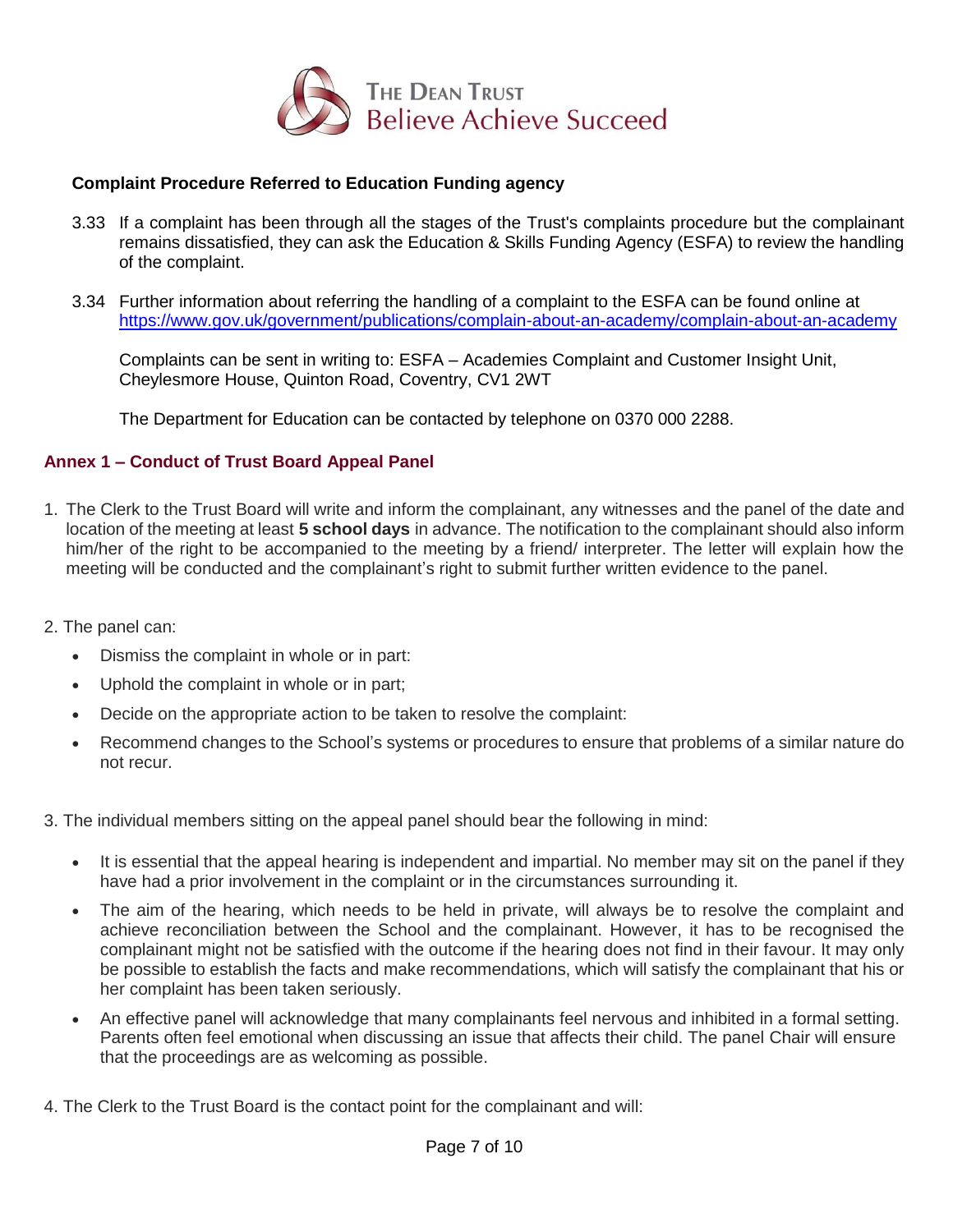

- Set the date, time and venue of the hearing, ensuring that the dates are convenient to all parties and that the venue and proceedings are accessible;
- Collate any written material and send it to the parties in advance of the hearing;
- Meet and welcome the parties as they arrive at the hearing;
- Record the proceedings;
- Notify all parties of the panel's findings and recommendations.

5. The Chair of the panel has a key role in ensuring that:

- The remit of the panel is explained to all parties;
- Ensuring that all parties have the opportunity of putting their case without interruption;
- Parents and others who may not be used to addressing a formal panel are made to feel comfortable;
- The proceedings are fair and objective and employ the principles of natural justice.

6. The usual conduct of the meeting will be:

- The Chair of the panel will welcome the complainant, introduce the panel members and explain the procedure.
- The Chair of the panel will invite the complainant to explain the complaint.
- The panel members may question the complainant about the complaint and the reasons why it has been made.
- The Head of School/Executive Principal will be invited by the Chair of the panel to question the complainant about the complaint and why it has been made.
- The Chair of the panel will invite the Head of School/Executive Principal to make a statement in response to the complaint. At the discretion of the Chair of the panel the Head of School/Executive Principal may invite members of staff directly involved in the complaint to supplement his/her response.
- The panel members may question the Head of School/Executive Principal and/or members of staff about the response to the complaint.
- The Chair of the panel will allow the complainant to question the Head of School or Executive Principal and/or members of staff about the response to the complaint.
- Any party has the right to call witnesses, subject to the approval of the Chair of the panel.
- The panel, the Head of School/Executive Principal and the complainant have the right to question any such witness.
- The Head of School/Executive Principal will be invited by the Chair of the panel to make a final statement.
- The complainant will be invited by the Chair of the panel to make a final statement.
- The Chair of the panel will explain to the complainant and the Head of School/ Executive Principal that the decision of the panel will now be considered and a written decision will be sent to all parties within **10 school days**. The Chair of the panel will then ask all parties to leave except for members of the panel and the Clerk.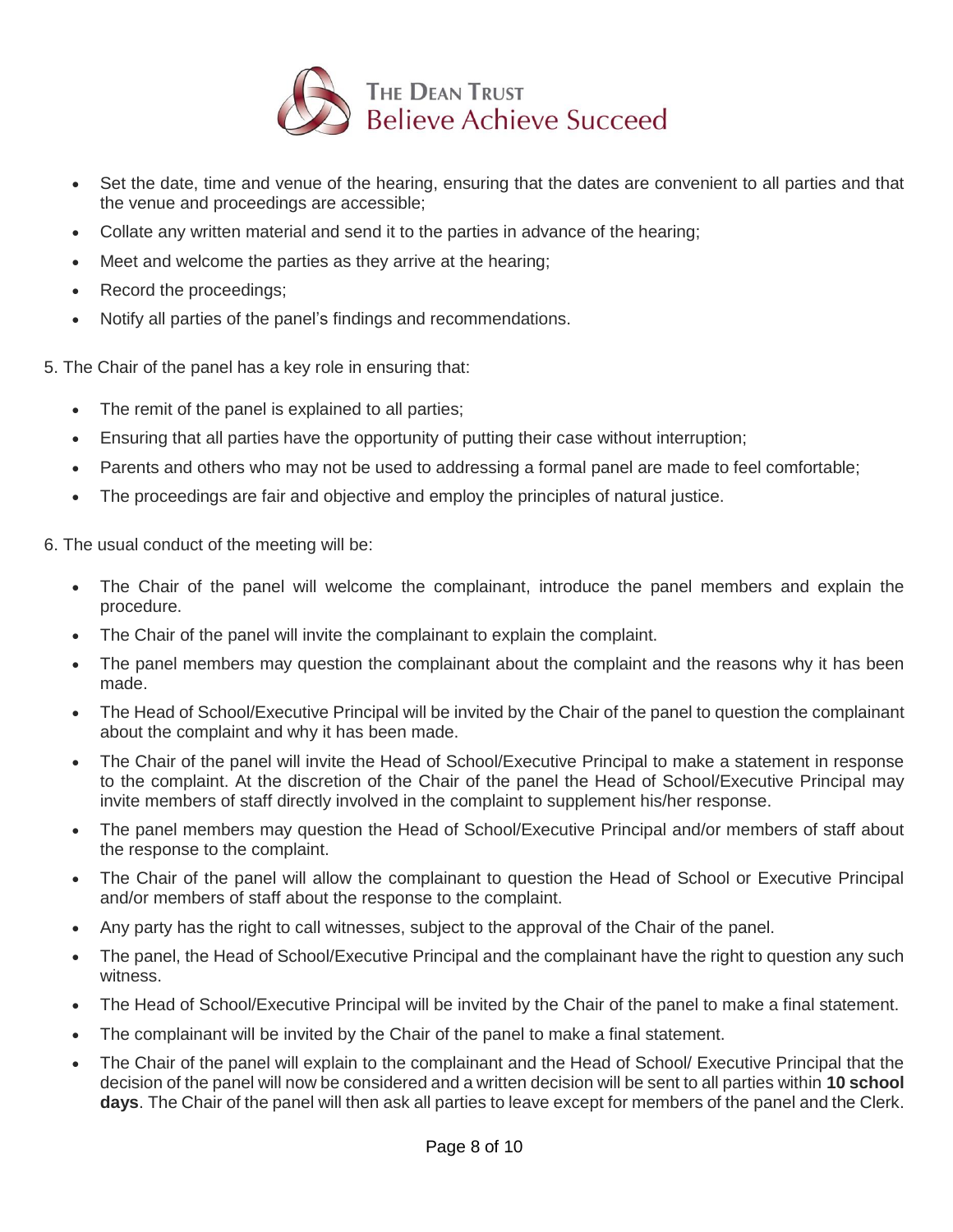

- The panel will then consider the complaint and all the evidence presented and;
- Reach a decision on the complaint and the reasons for it;
- Decide upon the appropriate action to be taken to resolve the complaint.

# **Annex 2 – Complaints Form**

**Please complete and return to the School who will acknowledge receipt and explain what action will be taken.**

| Your name:                       |  |
|----------------------------------|--|
| Pupil's name (if applicable):    |  |
| Your relationship to the pupil:  |  |
| <b>Address:</b>                  |  |
| Postcode:                        |  |
| Day time telephone number:       |  |
| <b>Evening telephone number:</b> |  |
| <b>Email address:</b>            |  |

**Please give concise details of your complaint, (including dates, names of witnesses etc…) to allow the matter to be fully investigated.**